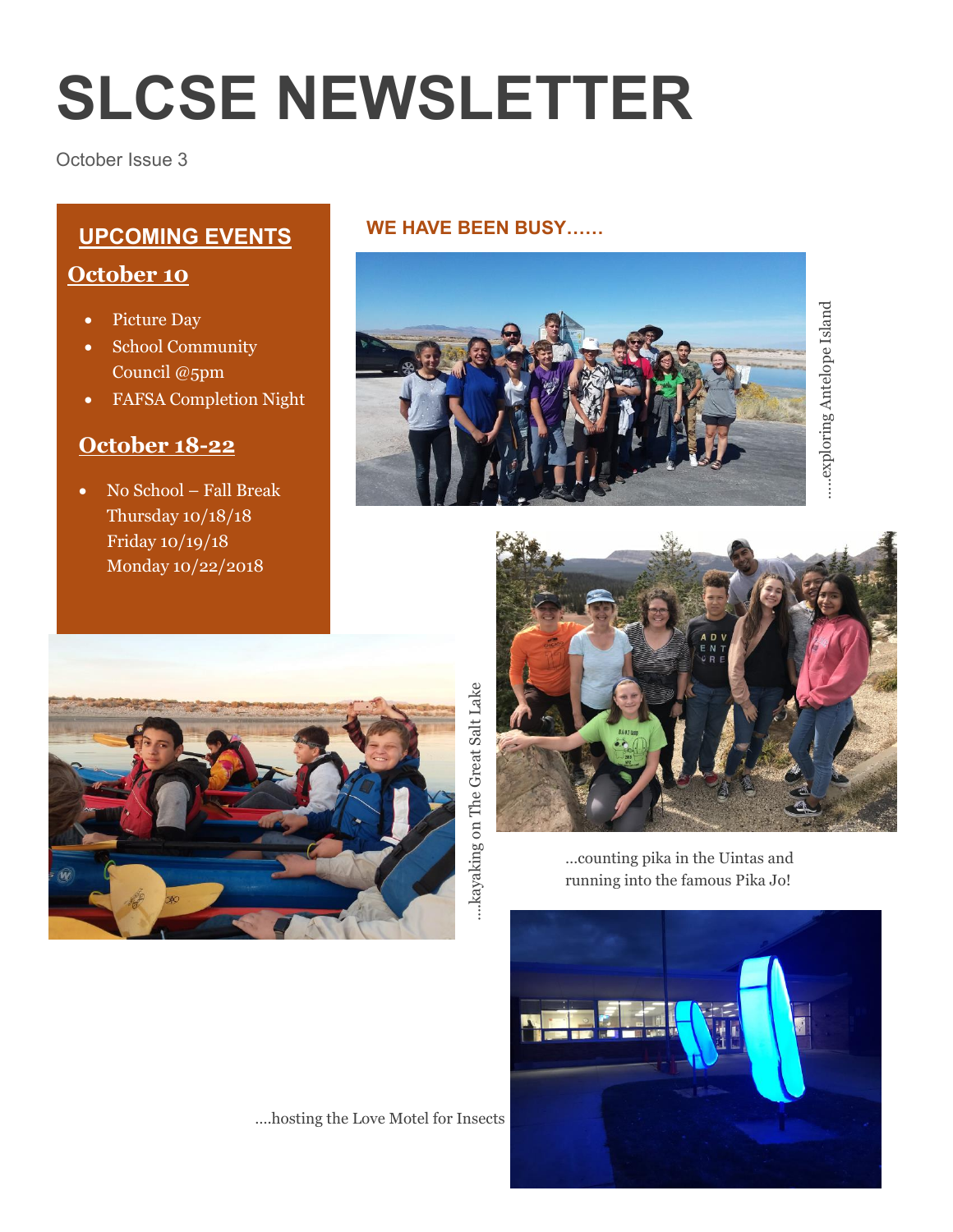

#### n: Ceret Lata  $9/20/18$

 $\mathbf{d}$ tecal

The  $\mathbf{B}$ the Der har

ماجأ is 75° F, run  $t = \infty$ 



#### .....creating field journals at Cecret Lake





....hiking the Goshutes, capturing raptors and collecting data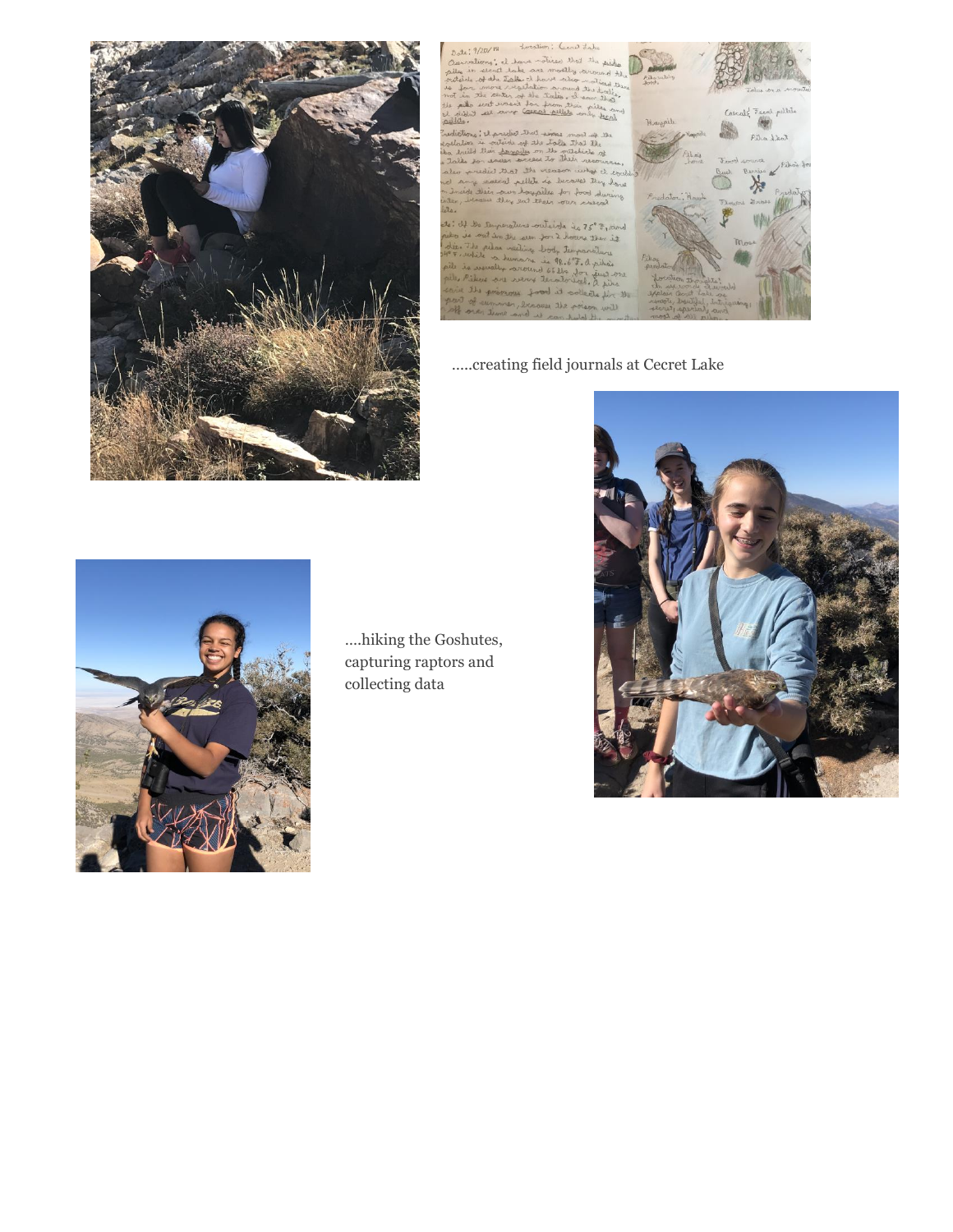

#### **THANK YOU….**

To all the SLCSE families who prepared food this week for the teachers during conferences. The food was delicious and almost as amazing as your wonderful students.

#### Contact Us

**Salt Lake Center for Science Education** 1400 W Goodwin Avenue Salt Lake City, UT 84116 801 578 8226 [britnie.powell@slcschools.org](mailto:britnie.powell@slcschools.org) [www.slcse.org](http://www.slcse.org/)

#### **NATIONAL MERIT SEMI-FINALIST**

Congratulations to SLCSE Senior Bjorn K. who was named a National Merit Semi-Finalist this month!

The National Merit® Scholarship Program is an academic competition for recognition and scholarships. High school students enter the National Merit Program by taking the Preliminary SAT/National Merit Scholarship Qualifying Test which serves as an initial screen of approximately 1.6 million entrants each year. Some 50,000 students with the highest scores qualify for recognition in the National Merit® Scholarship Program.

#### **EQUIPMENT DONATION**

Anyone have any exercise balls or hand weights laying around? The SLCSE workout room would love to put them to good use in Body Conditionning classes. If you would like to donate equipment please contact Tara Cripe  $\frac{\text{tar}}{\text{arc}}$  (exception of the front office 801 578 8226

#### **SMITHS INSPIRING DONATIONS PROGRAM**

1. Sign up for a Smith's Food and Drug card. Put in email address and password.

2. Go to your account and click on "Inspiring Donations" or go to www.smithsfoodanddrug.com/Inspire. Search for and sign up our school "Salt Lake Center for Science Education" (org # UK796) to receive .5% of every purchase at Smiths!

3. Shop at SMITH'S and watch the Inspired Donations \$\$ roll into SLCSE!

## **REMINDER!**

Picture Day is Wednesday, October 10, 2018

Order online before picture day with your picture day I.D. at mylifetouch.com Salt Lake Center for Science Education

Picture Day ID: UM558099Q0

Enjoy a free 8X8 photo book when you order online at mylifetouch.com

\*Taxes Shipping and Handling will apply See shutterfly.com/lifetouch for more details.